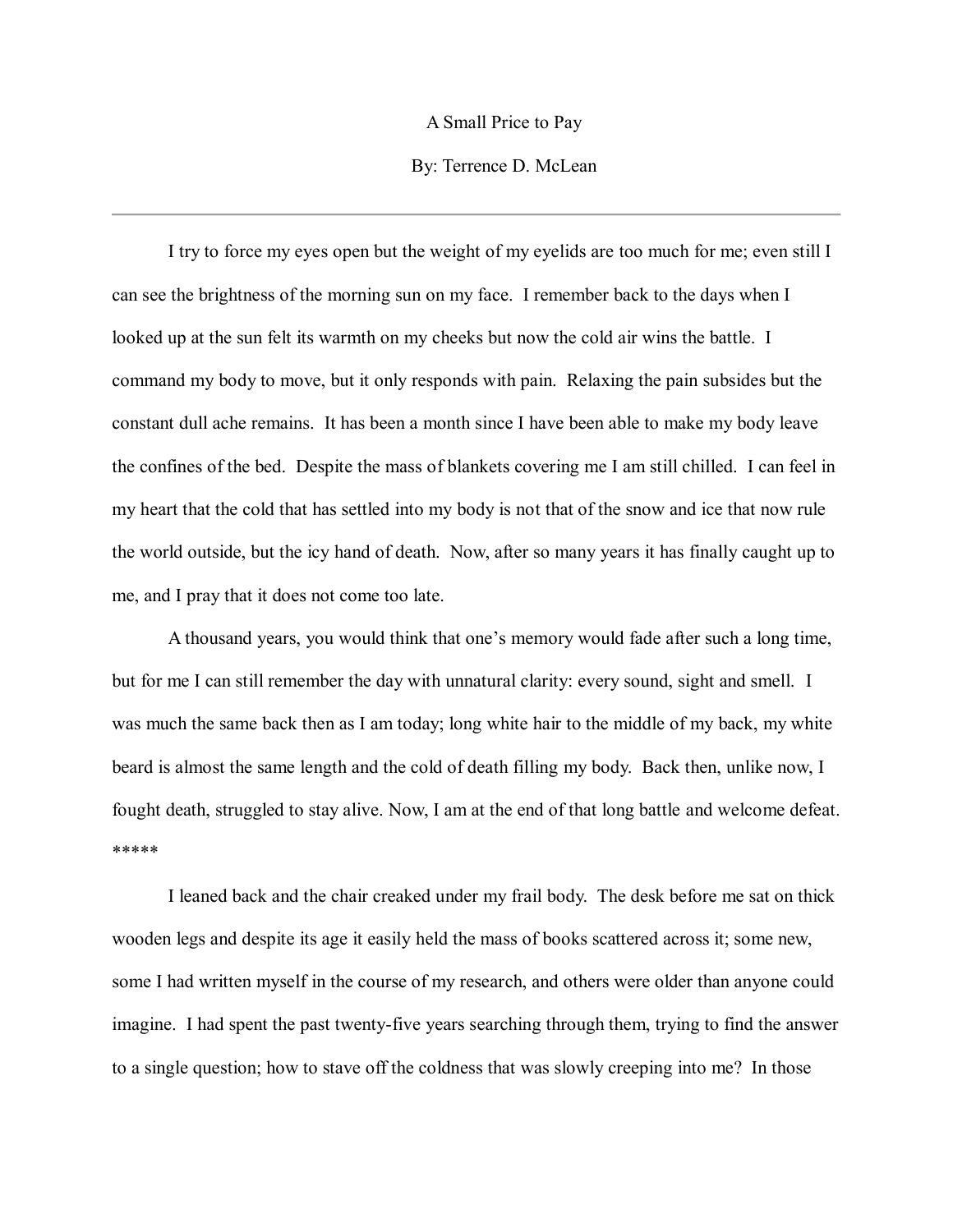years I was forced to watch as many of my friends fell to the cold of old age, and despite all the friends I had lost I was driven forward by a single image. The one of my own wife's passing. I knew that my time was approaching, and I searched desperately for a solution, not knowing how long I had remaining; hoping desperately that I had enough time left to find my answer.

Dretchken, my best friend since I was a child, was the only one that knew what I was working on. The only one I could trust with the secret of my great research. He tried to tell me that I was a fool and that what I was trying to do was impossible. He said that death was something that not even the mages could win a battle against, but I knew he was wrong. I just needed to live long enough to find the answer, and live long enough I had.

Looking out over the books, I smiled. I was right. After twenty-five years of searching I had found my answer. I had discovered the clue only a few months ago. It was in a book deep in the archives; a book no one had read in thousands of years. It had taken me all those months to put the final pieces together. The book did not give the details about how it was done. It had only hinted at the solution, but it confirmed that it could be done, that someone had done it before.

I looked down at the page in front of me and inked the last number in my equation. I had found a way to keep the flame of life burning. My twenty-five year search had come to an end. I would live for as long as I wanted. I would have centuries to unlock secrets other mages only dreamed of. I would never again feel the cold of death that haunted me day and night. I laughed and the sound echoed through my library; now that I knew the answer, it was so simple. It should have been obvious to me years ago.

\*\*\*\*\*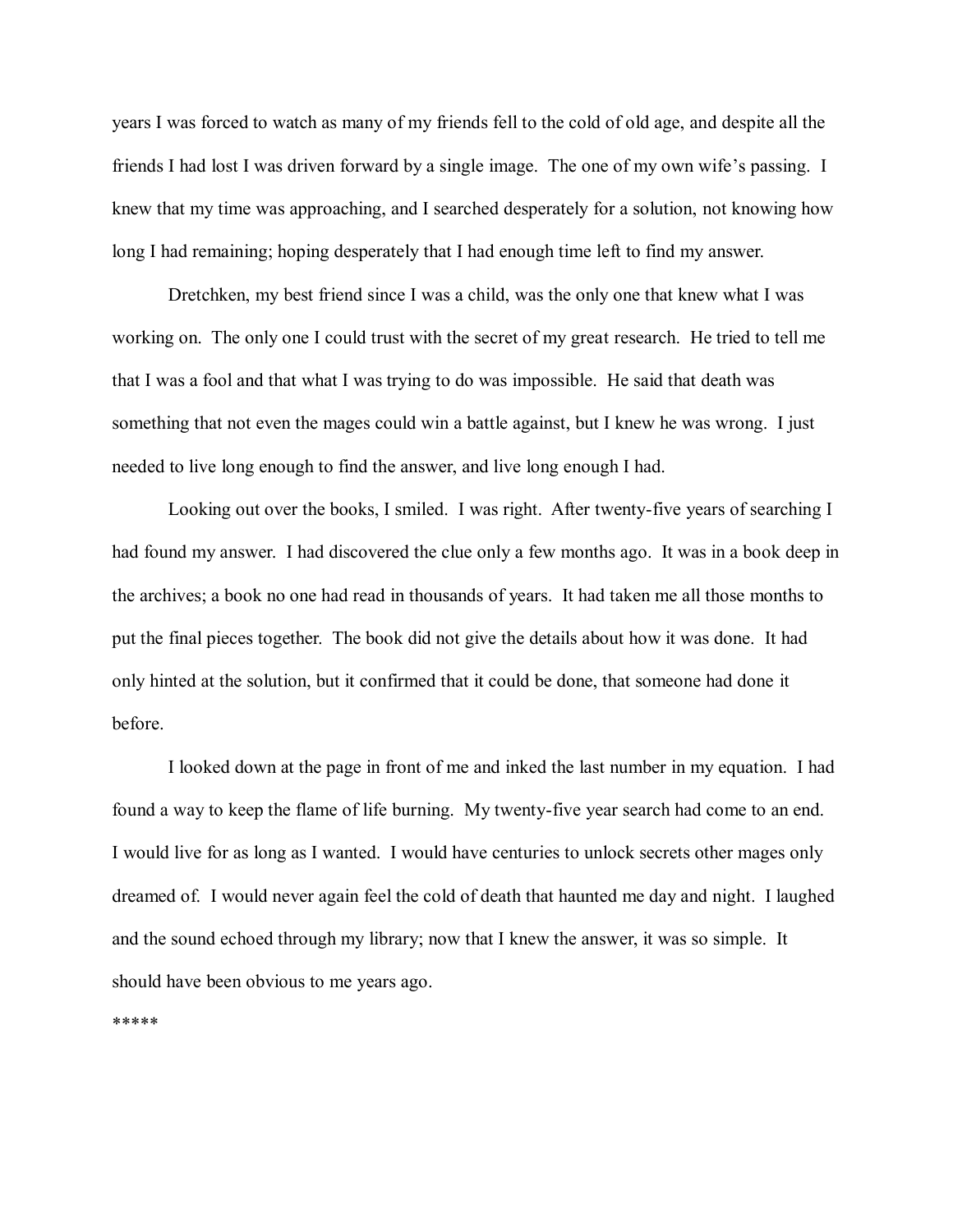All those years ago the answer had appeared so simple, so obvious. By channeling magic into myself, I could stave off death. I could keep my heart warm, and hold off the cold of death indefinitely. It was so easy, but in its simplicity I could not see the obvious outcome. After all that I had been taught, all I had learned in my life up to that point, and all the research I had done to find my answer, I had missed the warnings of the ancient story and the most obvious thing of all: there was a price for everything. The price I extract from the world to this day. \*\*\*\*\*

Dretchken burst into my library as I had never seen him do before. He had always been a happy and gentle man, but there was no sign of that now. Anger filled his eyes as he crossed the room. We had not seen each other in over six years, and I was surprised that he was still alive. He had aged much in those years; his face was wrinkled and he had lost most of his hair. He now walked with much of his weight on his staff, but anger drove him across the room towards me. I, of course, had not aged a day in the past six years, thanks to my discovery. He stopped in front of the large desk, I just sat and looked calmly across it.

He looked down at the pages scattered across my desk, weather records for the past ten years. "So, you have noticed the change." I did not give the pages on my desk even the slightest glance. I knew what they said; I had spent many hours going over the data. "Most of the world hasn't noticed the change. It has been so subtle, but many mages have taken notice."

"I do not know what it is you are talking about old friend." It was a blatant lie. I had seen the changes; it was only a matter of a couple of days and a few more degrees, nothing to be worried about.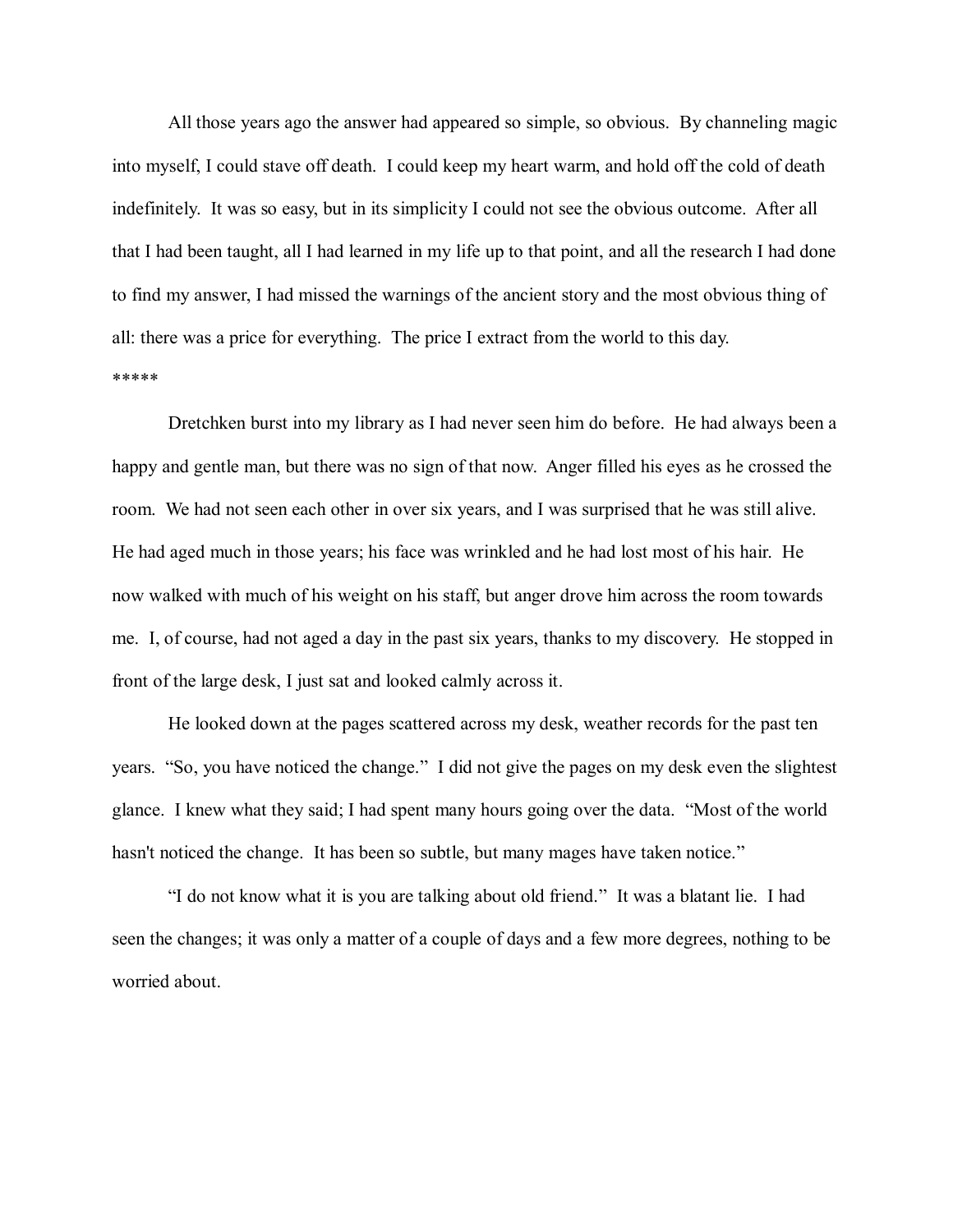"The weather!" He yelled at me. "I know you've noticed," he said pounding a finger down on my desk. "I didn't know if you would have, but these prove it." Dretchken picked the weather reports up and threw them at me.

"I have always had an interest in the weather." I said in a calm voice. I knew he would not believe me; we had known each other far too long for him to be fooled by such an obvious lie. I had never even looked at a thermometer for most of my life. It had taken great effort for me to obtain the records without drawing attention, normally only the few mages that collected the data were ever interested in it.

"You have never been interested in the weather." he said, still yelling. It would have bothered me coming from anyone else, but Dretchken was my best friend. You gave some allowances for friends. I looked up at him with a blank stare; I knew that my bluff was not fooling him. "You know as well as I do that the winters are longer than they were."

"A day longer than last year," I replied calmly, "Two days longer than ten years ago." There was little point in feigning ignorance. He would not leave me until he said his piece and delaying would get me nowhere. I knew he had put the pieces together or he would not have come to me.

"You have to stop!" he ordered. "I know that your experiment is causing this and the council has figured it out as well."

"If the council has figured it out, then why is it you who are here and not the Protectors of the Flame?" The Protectors were those who enforced mage law and tracked down enemies of the council. Dretchken had been one when he was younger. There was great respect in being a Protector, and that had been important to him. Now, however, he did not care what others thought of him. Dretchken had grown beyond that, which was lucky for me. When he was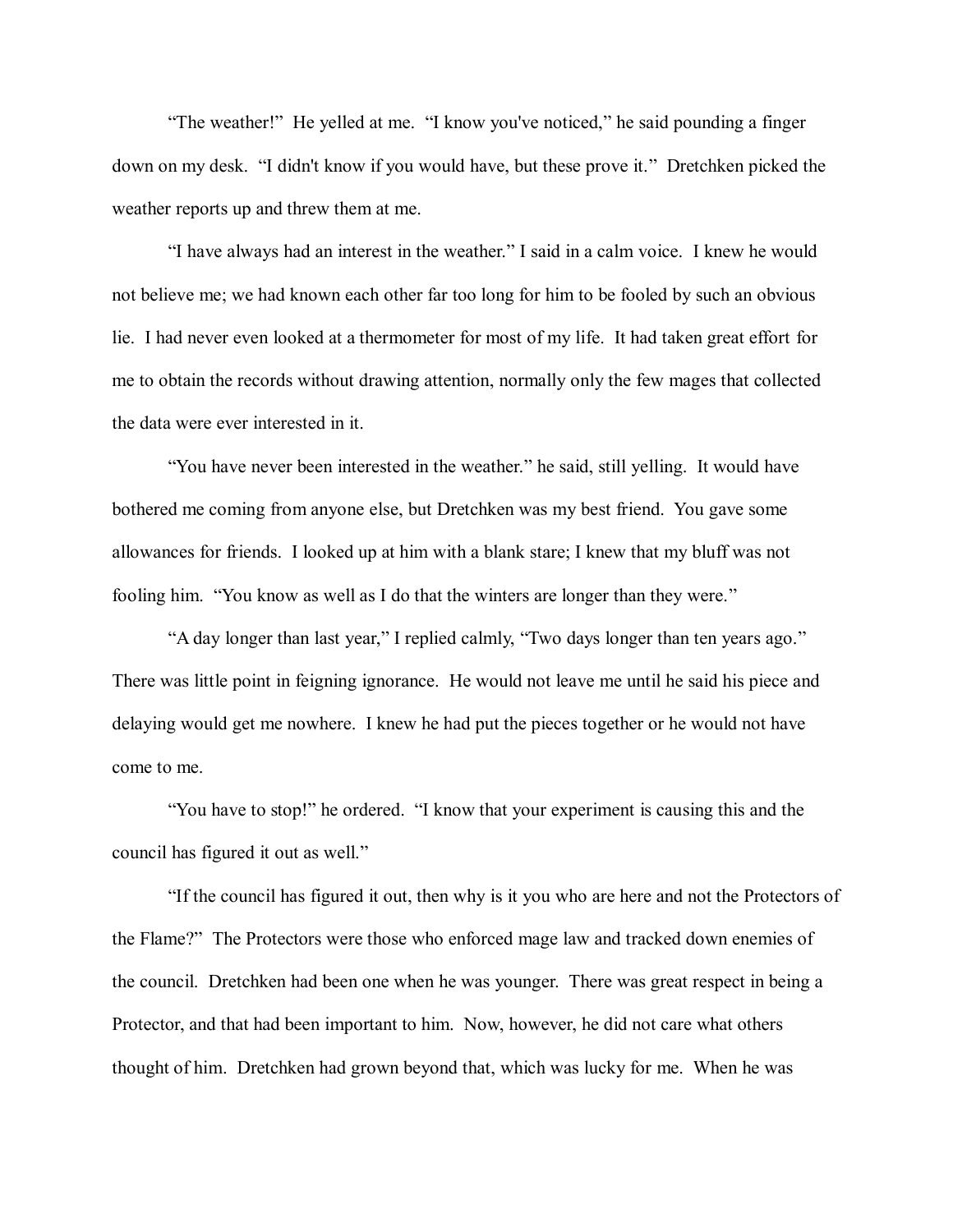younger he would have gone straight to the council. "I do not think they have figured it out yet. Besides, I have broken no laws." It was technically true but that would not have stopped the council from sending the Protectors after me; one did not always have to break a law to have the council employ their services. They would come for me, when they found out what I had done.

Dretchken took a deep breath. "They haven't figured out that it is you, but they have figured out that the cause is a drain on the World's Heart." The World's Heart was the source of all magic. The mages believed that it gave life to the world and everything living on it, the soul of our world. The mages worshiped the Heart of the World as a god, and in a way it was. It was what gave the mages life. Without it, they would be as powerless as the non-mages who surrounded them. "It is only a matter of time before they figure out who it is."

"You give them too much credit," I told him, "and me too little." I slowly stood, staring defiantly into his eyes. I had worked too long and too hard to give it all up over a couple of days. "The only way they could find out is if someone told them." Dretchken took a step away from the desk. He was shocked, but clear on what I was saying. I had never threatened him in all the time we had been friends. I had never threatened anyone before, but my life was at risk. "I have been looking into this extended winter issue," I told him in a calm and clear voice, "it should level out at another day or so. It is a small price to pay."

"You are asking the world pay so that you might live?" he asked, recovering his composure.

"It is a small price to pay." I repeated to him sitting back down at my desk. \*\*\*\*\*

Forcing my eyes open, I can see the blurred colours of my room. Slowly, the room comes into focus. I ache as I lift myself up in the bed and look around. Everything is as I had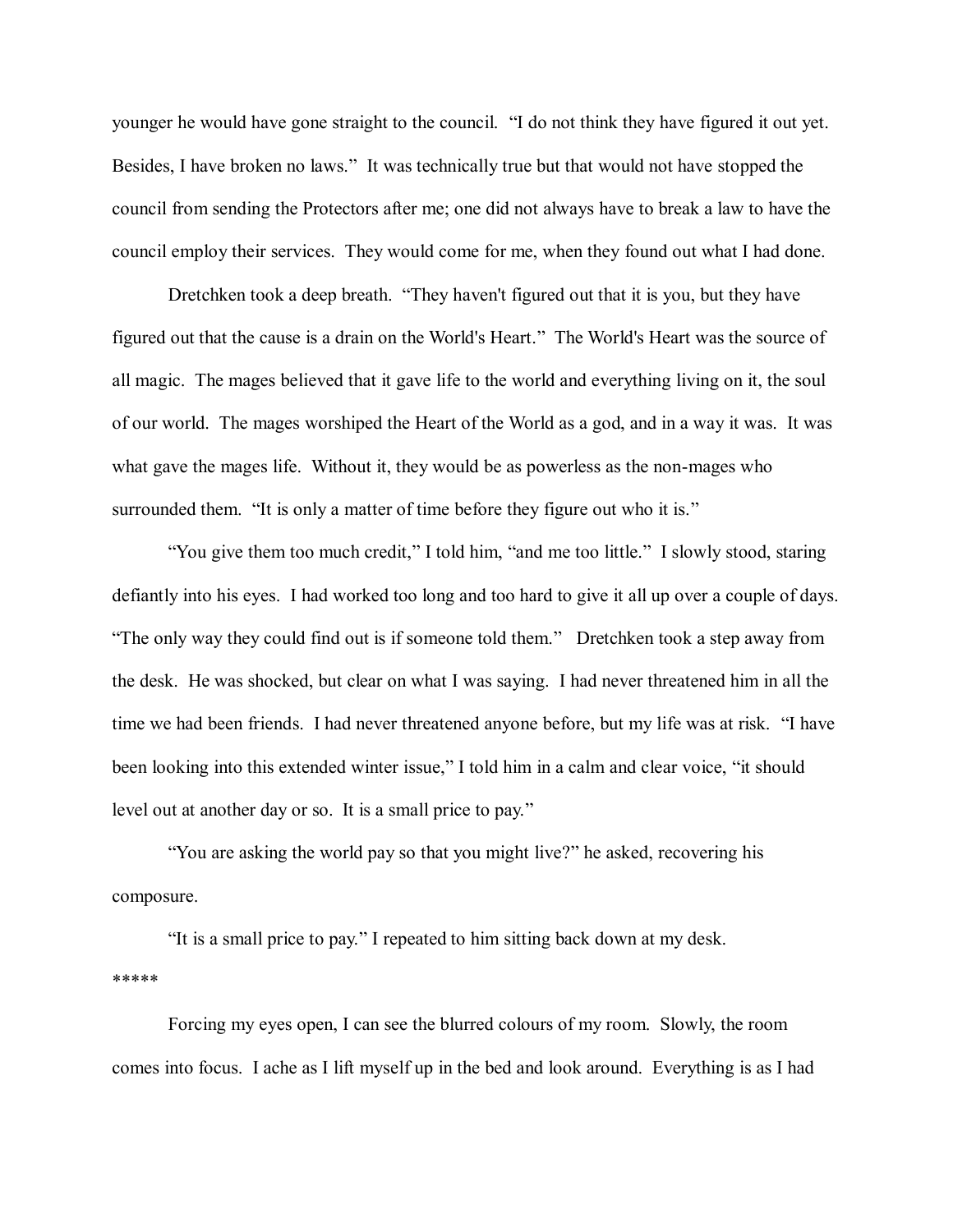left it, except for the dying embers in the fire. With great reluctance, I pull the covers from me and pull my warmest cloak around my shoulders and make my way to the fireplace; a few fresh logs should warm the room quickly enough. But as I stand I notice that there are no spare logs remaining. I have become accustomed to the servants bringing fresh logs in the night, and tending to my fire.

I take hold of my staff leaning next to the fire place. It creaks in the cold as I place my weight on it. Slowly I walk to the door, opening it to reveal a long hallway. The hall is cold and ice has long since formed along the walls and parts of the floor. My room is the only one in my home that I keep heated these days and I only leave it when I am forced to. The need for wood is more than enough to drive me down the icy halls of my family home. I had missed it all the years that I was in hiding.

### \*\*\*\*\*\*

Dretchken had been right. The council did figure out what I had done. It had taken them close to three hundred years but they were very close. The winter months had pushed further into the spring than I had figured. More than the few days I had told my old friend, I missed him very much these days. Back then I did not realize how the passing years would change things. It started with a weakening over the years; then I could feel the coldness starting to seep back into me. I had no choice. I needed to draw more energy in order to stave off death. Two weeks, that was how much longer winter was. It was more than the council could accept as chance. I watched them as they investigated the winter issue. I watched as they inched closer to my secret. First, it was the realization that something was draining the World's Heart, then that the drain was being caused by someone and was not natural. I knew people talked about my age behind my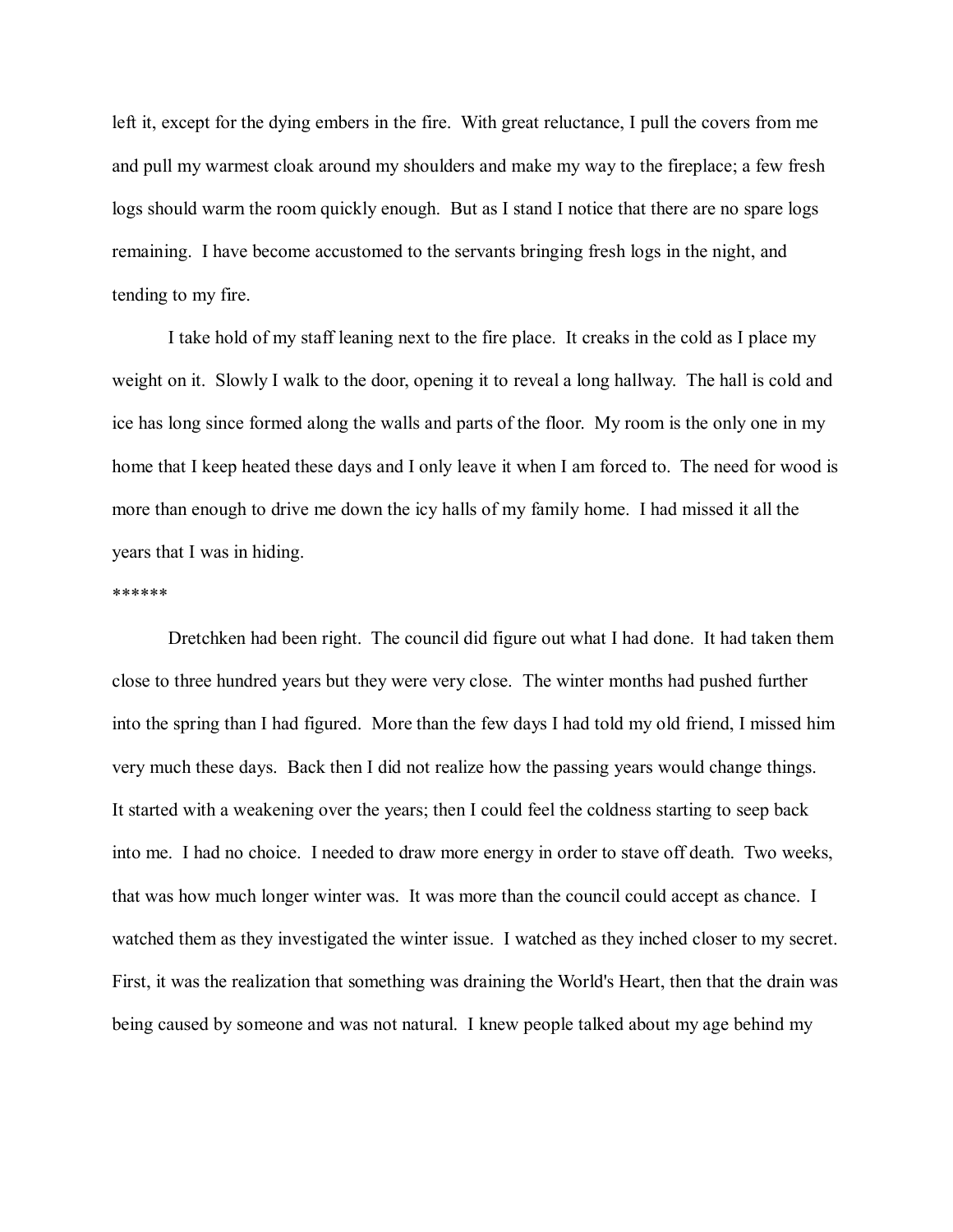back. No one really knew how old I was, only that I had always been around. It was only a matter of time before they put the final pieces together.

I stood next to my best mare; one of my servants held her reigns. It pained me to leave my home. It had been in my family for thirty-six generations, more than any other mage family manor. It had been my home for almost four hundred years, but I had little choice. The council would come and demand that I stop what I was doing, an act that would result in my death. I needed more time to figure out a way of fixing the problem, there was something I had missed and I was determined to find it. I left instructions with my servants. They and their descendants would be allowed to stay in exchange for keeping the house until one of my family returned to claim it. After another few hundred years, the council will have long forgotten about me and I could return safely.

"We'll take good care of the place, sir." a man's voice said. He had worked for me for ten years and had never questioned me.

I had not told him the truth about why I was leaving, but I am sure that his response would have been something close to, 'very good Sir, enjoy your trip.' That was what good servants were like. They never really listened to you unless you were telling them what to do. They knew that their master's business was his own. He was a good servant and deserved a better master than me.

"I expect everything to be as I left it." I instructed him.

"My family has served yours for fifteen generations." His voice was proud at the statement, "We will serve your family another fifteen if they will have us."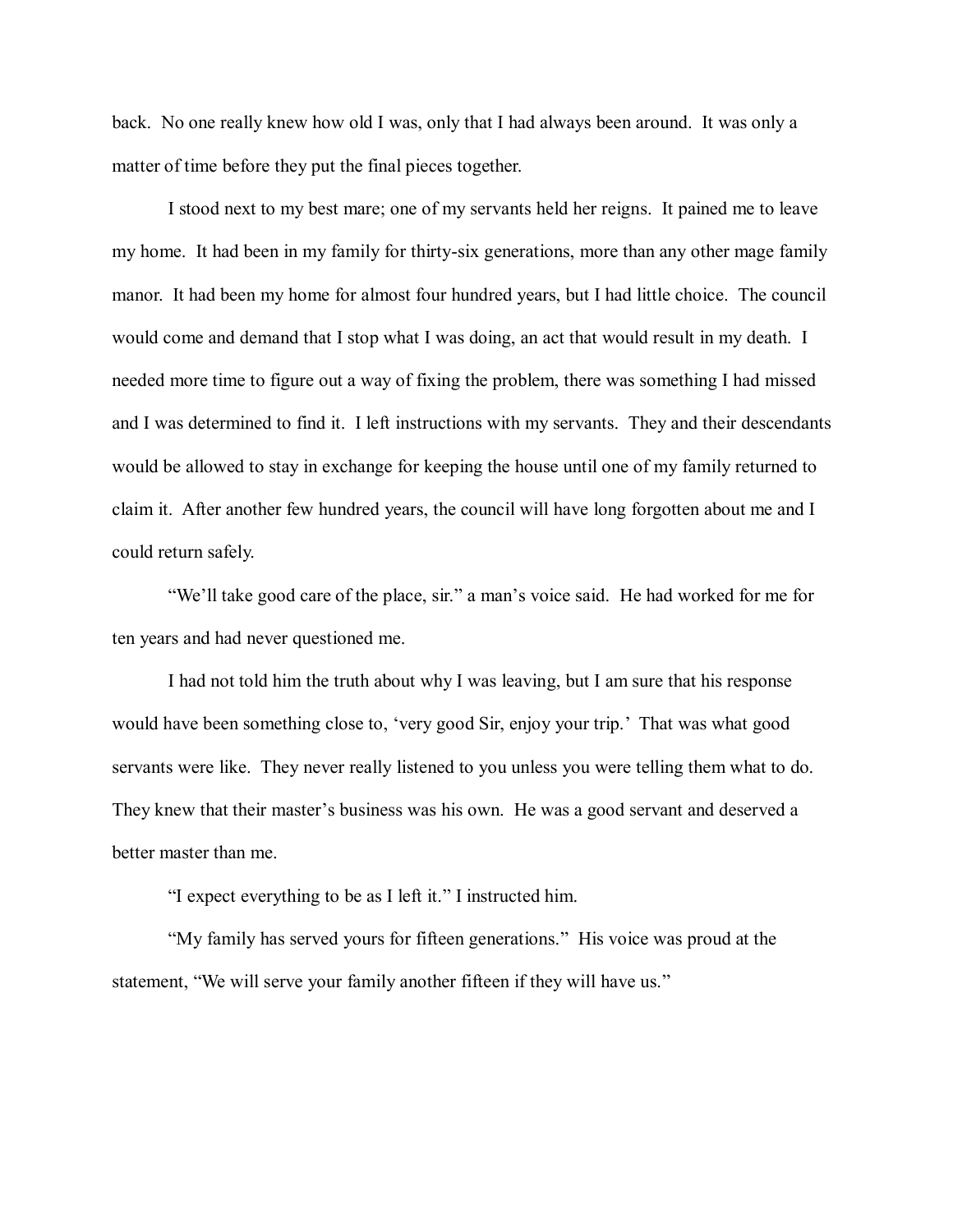I said nothing in response. I knew that he would keep his word. There was no point in dragging this out. I mounted my horse and my servant handed me the reigns. I took one last look knowing that it would be a long time before I would be able to return. \*\*\*\*\*

Opening the small servant's door I look out across the frozen ground to the woodshed. It had not always been a woodshed; it had once housed some of the finest horses in the world. I had sold most of them when I left, keeping only my best mare. After my return, I had kept the old stable filled with wood, but it stood almost empty now. Its aged timbers straining against the snow laden roof.

It has been three years since the last of my loyal servant's descendants had passed away. The cold, of the eternal winter I had created, was killing everything in the world. In the courtyard to my right, stood three graves hidden under a frozen blanket of snow. They were the graves of the last three people I had seen, and possibly the last three people other than myself in the world. They had ensured that the shed was kept full of wood, ensured that I was kept warm. They had put my needs ahead of their own, only to die in the frozen hell that I had created. \*\*\*\*\*

The wind whipped around me, driving the snow into my face and eyes, making it difficult to see my destination. I missed my home greatly, but I could not risk returning yet. The small cottage sitting on the shores of the frozen lake in front of me was the next best thing. It was here that I had retreated when my parents died, and again when my wife passed on. It was here, looking out across the lake's water that I had decided that I would not fade away like they had; I would achieve greatness like no other mage in history.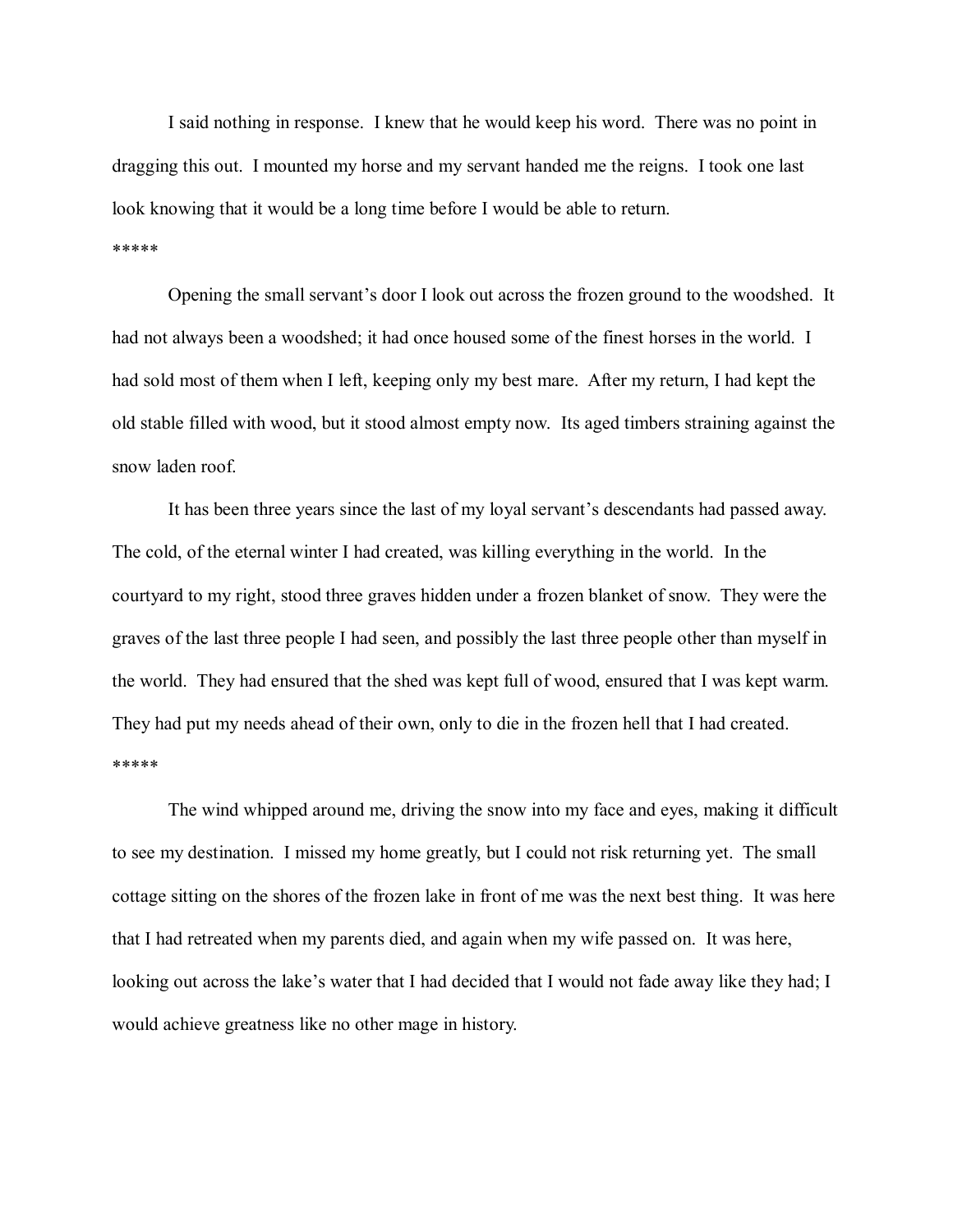I reached out, opened the door, and rushed into the cottage. Closing the door, I cut off the cold behind me. I had been travelling through the snow for three months, passing through one abandoned town after another. Here I would stay, continue my work and finally prefect my spell. I looked around the small one-roomed building. Everything was as I had left it; this had been my first stop after leaving my home. Along the wall to my right was a small kitchen table, a single wooden chair tucked neatly under it. The bed on the far side of the room, a comforter was stretched tightly across it. To my left, sat the large wooden desk where my research had started; cleared of everything except a quill that stood poised to write at my instruction and a bottle of ink that had likely dried out, or froze, a long time ago. But, in my haste to get out of the cold and due to fatigue, I had failed to notice the smoke rising from the cottage, the fire that burned in the fire place, and the figure that sat in the large leather chair that faced it.

"This is my place," I said to figure in the chair, "leave now and I will overlook your trespassing."

"My crime is nothing compared to yours." The voice echoed in my ears. I stood in disbelief. It was Dretchken's voice. It could not be him; he was long dead. Was the cold getting to me, was I losing my mind?

"I have committed no crime." I replied forcing a calm tone as I hung my cloak by the door.

"We have been searching for the person responsible for the drain for more than five hundred years and now I have found you." The figure stood and I could make out his features in the fire light. Whoever this was, it was not Dretchken. He was young, no more than sixteen. He turned to face me and I caught a glimpse of my old friend in the young man's eyes.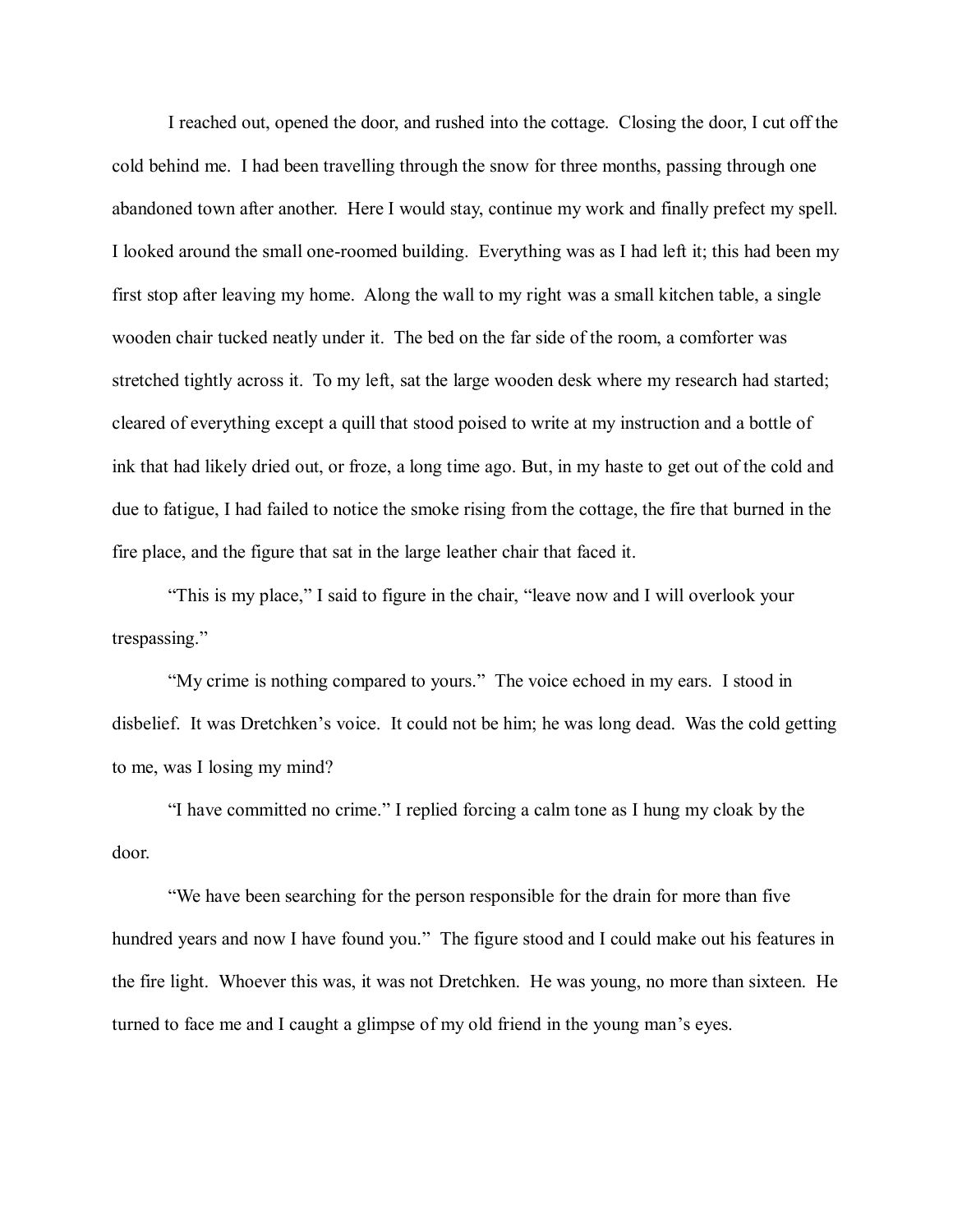"You are a little young for a Protector." Had the mages diminished so far since I left that they would accept this child as a Protector? What chance if any did he have against a mage of my skill?

"I am not a Protector, at least not yet." The young man's eyes filled with determination as he spoke. "When I return, after killing you, I will be." This was good news for me. If this young man was out to prove himself, then there was a chance that he had not told anyone where he was going or where he had expected to find me. After I dealt with him, I would be safe, but I had to determine if others would follow if he failed.

"Tell me, how is it you figured out that I am responsible for the drain?" The words hit me hard. It was the first time that I had said that I was responsible. "And how was it that you found this place?"

"I found mention of you in a long forgotten journal in my family's archives. When I picked it up, I had no idea it contained the answer that every mage in the world is trying to find. It spoke of a spell you were researching, one my ancestor opposed. He wrote of his fear when you cast your new spell. He did not say what the spell was, but I had my guesses, and after much more research I was sure. I read through every page of his journal: growing up with you, your days at school. How he was proud to stand as your best man at your wedding. The pain he felt when you lost your wife, only for it to be increased by your obsession with your spell. It was only briefly mentioned, but when I found out about this small cottage, I knew that you would return." Dretchken, the old fool, wrote everything in that damn journal of his, and now, it would cost his descendant his life.

He was first to cast, and with my reflexes slowed by fatigue, I was unable to counter. The spell knocked me to the floor. I tried to stand but my body refused to respond. Slowly, he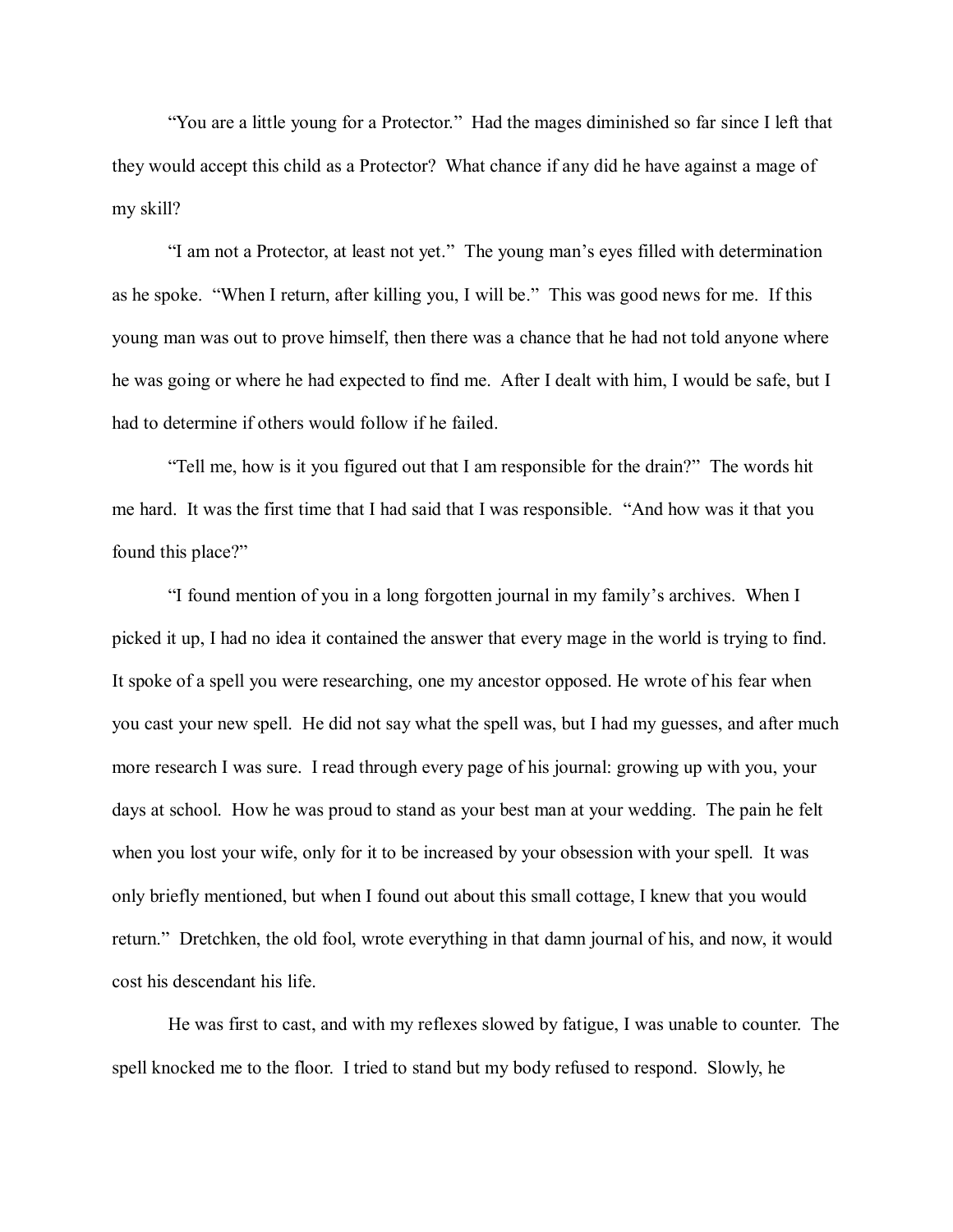walked towards me, each footstep echoed in my head. After defeating death, how could I fall to this child? Without a word, he cast another spell. There was a bright flash and then darkness, cold filled my body.

I do not know how long I lay there in the darkness, but when I woke my connection to the World's Heart had more than tripled. The boy must have killed me, but my spell had continued to work, keeping me alive. I could feel the warmth as it seeped back into me and I could only imagine the toll it had taken on the world. I wasted no time; I quickly lit a fire and set to work. I would perfect my spell before another came looking for me. I doubted the world could survive me dying again.

#### \*\*\*\*\*

Following the short path cut through the snow, I make my way to the shed. Only one cord of logs remain. My time is running out. Even with my spell, the cold will overtake me without my fire. Slowly bending down, I carefully pick up three logs, one by one. Three logs were all I could manage at one time now. It will take more than a few trips to gather the wood I needed for the night. Many valuable hours lost from my efforts to fix my spell. Slowly I make my way back along the path towards my house, careful not to slip. One misstep and here I will slowly freeze to death taking what little remained of the world with me. Not even the powerful mages of the council could stand against the frozen world I had created. \*\*\*\*\*

The snow was deep and the road had not been travelled in years, but I pushed on. It was one week to the beginning of fall and already the snows had come. More than a hundred years had passed since I awoke from the darkness of my death. I knew that if I could perfect my spell,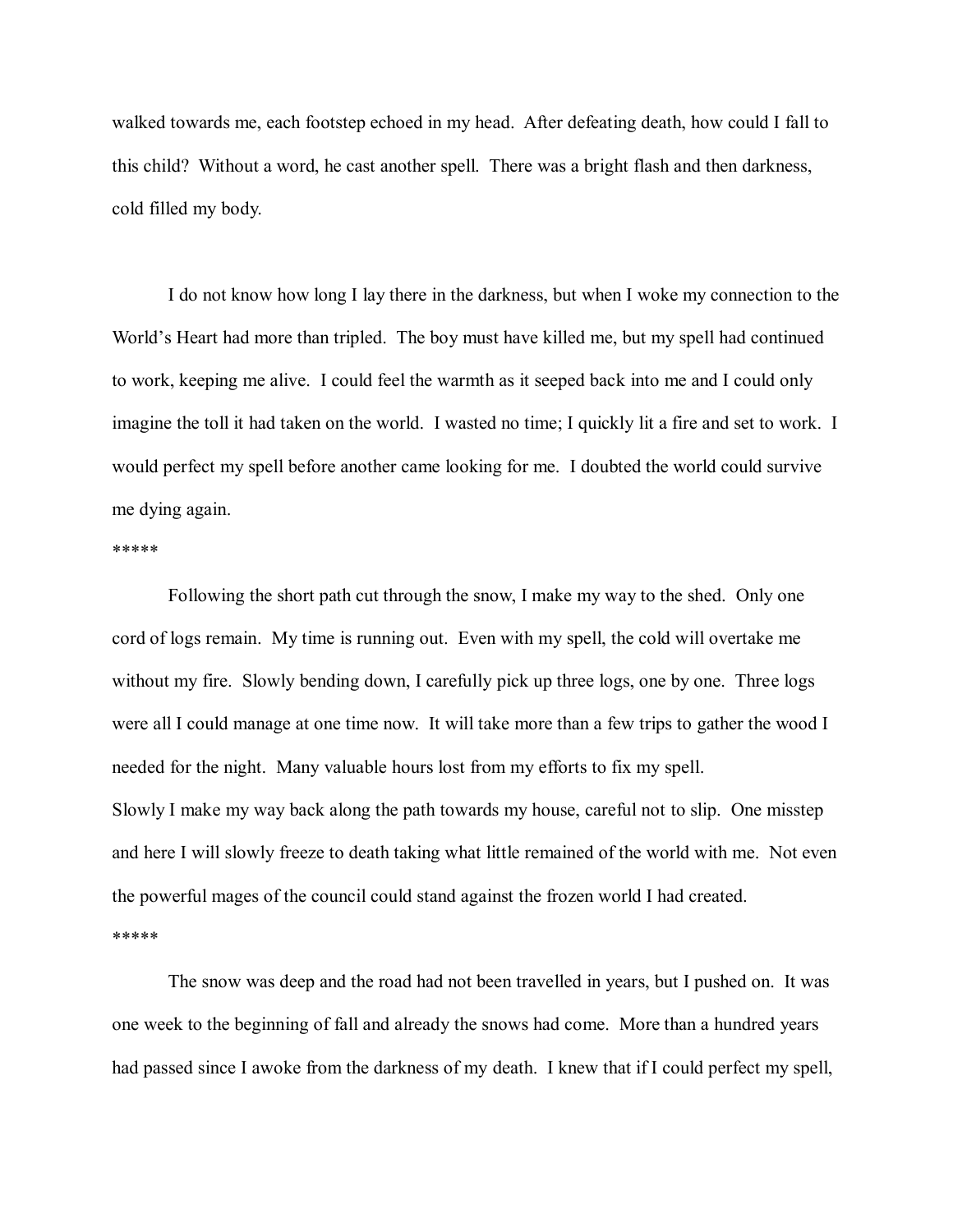I would be able to stop the drain. I had been working on the problem, but the answer was just out of my grasp. I needed my old notes, my research and the resources I could only find here. As I walked through the city and saw no signs of life. The shops were all closed and many of the buildings had collapsed under the weight of the snow. The streets were filled with snow; no footprints but my own disrupted the smooth white surface. I pushed on deeper into the city; the outer sections were for the non-mage folk, no one of importance had ever lived in these empty buildings.

I followed the main street straight to the gates of the inner city; the realm of the most powerful mages in the world. It was at the gate where I saw the first living thing in the great city, the first living thing I had seen since I awoke from the attack. A man in a long heavy fur coat stood watching me as I approached. In his right hand he held a tall wooden staff topped with a red gem; it had once shone brightly but now it was dark. It was the staff of the high mage, head of the mages' council. Doubt entered my mind for the first time, was I wrong to return?

"Hail, High Mage, Keeper of the Heart of the World." I addressed him. It was more formal than was required, but I dared not risk offending him. It was too important that he allowed me into the city and that I continued my work.

"Greetings stranger." He replied with a slight nod, which was less than appropriate given my status. "What brings you to my city?"

"I have come to reclaim my family's home. We have been away for too many generations and it is time that we return."

"They said you would return." I stood breathless. Did he know who I was? Who had said that I would return? Had Dretchken's descendant known that I would recover? "The servants of your manor have never given up their faith. They said that you would come and that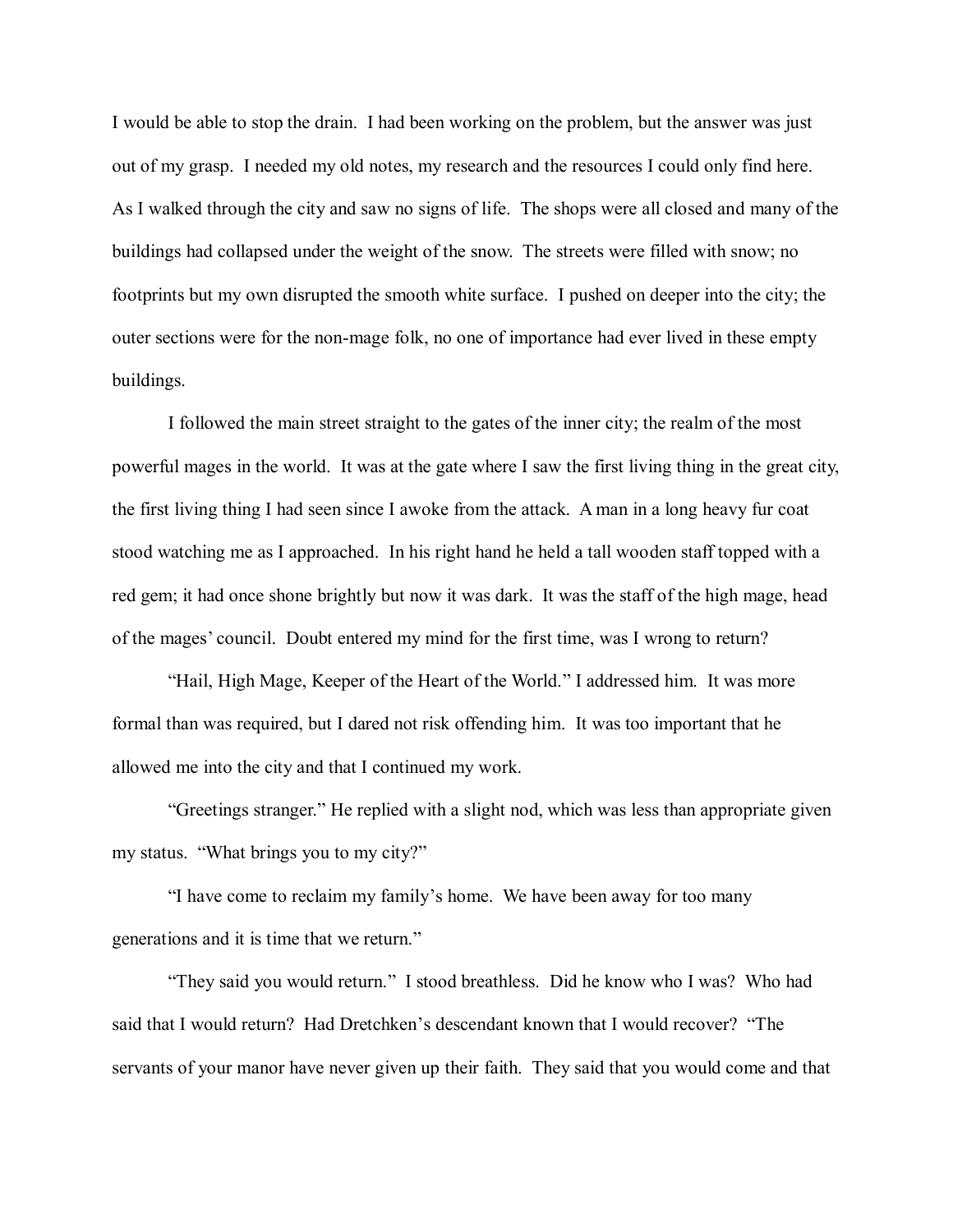they had to keep the house ready for you." He turned and started to walk away. I watched in silence.

He turned back towards me and spoke slowly, "I do not know why you have bothered to return, there are only a handful of us left." He lowered his eyes to the snow before he continued. "Have you come to die with us?"

He did not wait for my response, before he continued on down the street. I did not expect that I would see the High Mage again. He walked slumped over his staff and staggered through the snow. He may be still walking the city streets, but he was already dead. \*\*\*\*\*

Carefully I open the door to my room. The shadows shift along the floor and up the walls as the flames dance. Setting the last load of logs down by the fireplace, I look at the pile. It is enough to last me through the night if I am careful. In the morning, if I wake, I will not likely be able to make the trip down to the shed. This will be the last of the wood, but I hope to not need more. After months of preparation, today I will finally fix the flaw in my spell; I will stop draining the World's Heart. I only hope that I am in time.

### \*\*\*\*\*

I looked down on the mound of dirt, the only thing that disturbed the white of the snowcovered ground, the grave of the last of my loyal servants. Two more white mounts sat beside the grave. I was alone in the city. The mages that had remained in the city dwindled even further after my return, and within ten years, they were all gone. I was the only one that remained. I had extracted a terrible price on the world, just so that I could live, and this is what it took for me to realise it; standing alone in the cold, in the middle of a dead city. I had to face the fact that I had killed them. It was not a small price to pay, as I had told Dretchken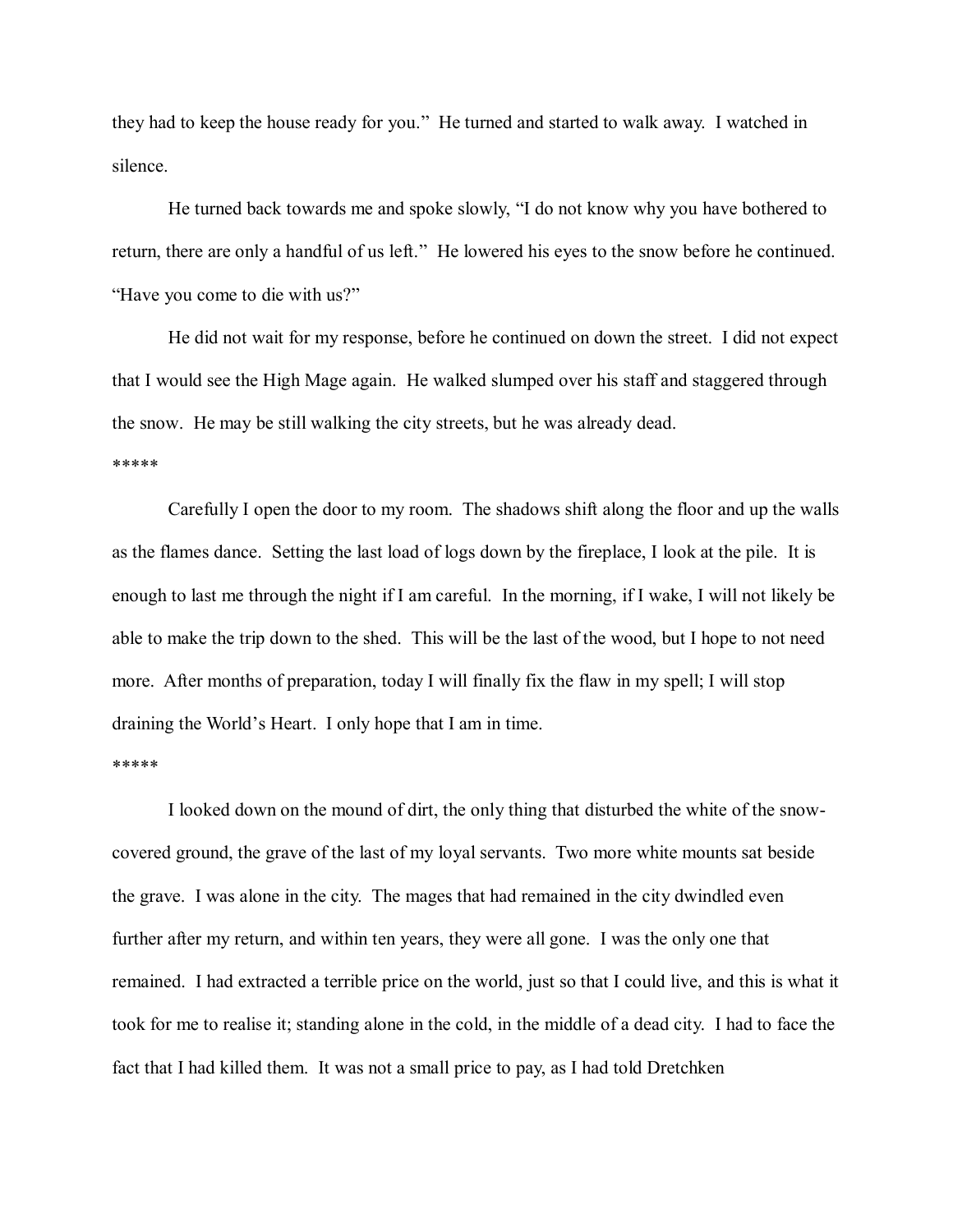I walked through the empty halls of my home to my room, where a warm fire greeted me. At my desk, I slumped into the chair. Looking out over the pages and books, I picked up the book containing years old work on stopping the drain. I had abandoned this solution because I did not like where it was leading, but now I did not care, it was the solution I would use.

Instructing my quill to write; I continued the calculations that I had abandoned years ago. The answers flowed from me as if I had not taken the long break. Almost without thought, I flew through the equations; I rarely needed to reference the other tomes on my desk.

For three days, I sat at my desk without rest. For three days, I only broke from my work to throw another log on the fire. According to my calculations, if I died again before fixing the spell, it would drain the World's Heart completely as it tried to revive me.

I looked down at the page and took a deep breath. I had my answer. It was not what I had hoped, but it was the solution. It would take me years and I prayed that there was time. \*\*\*\*\*

I sit in the large chair facing the fire. I close my eyes. I wonder if there are others still out there. Or, am I the only one that remains? If there are survivors, will they live long enough for the World's Heart to recover? If it still can.

I focus my thoughts, and the flow of energy comes into focus. Barely a thread compared to the torrent that once flowed to me. Carefully and slowly I force myself to sever my connection to the World's Heart, ensuring the cut is clean and complete. The small thread vanishes. Emptiness fills me as the remaining warmth drains away.

The cold of death fills me. I open my eyes, but everything is dark. I can hear the fire burning just a few feet in front of me, but I can neither see its flames nor feel its heat.